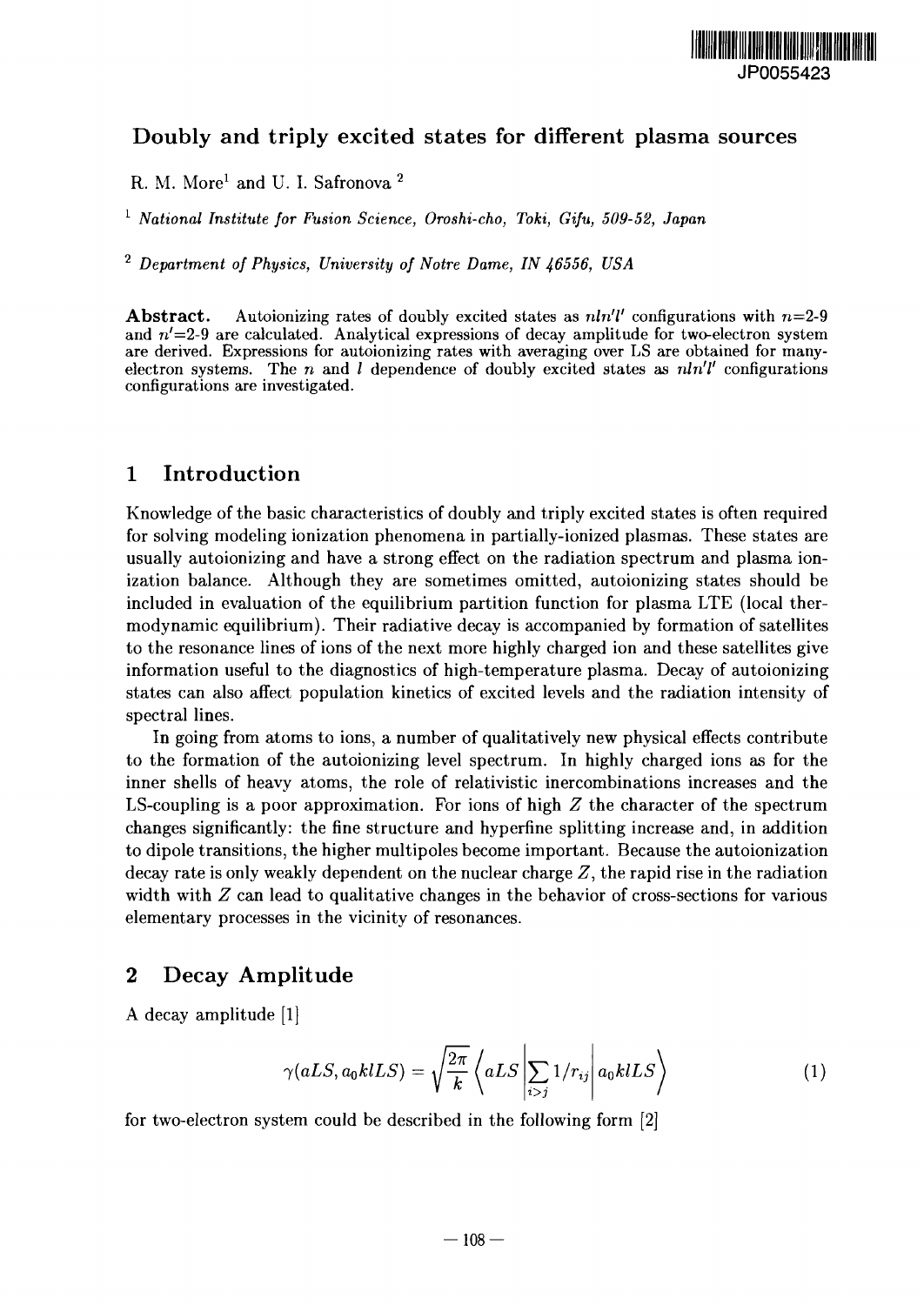$$
\gamma^{LS}(n_1l_1n_2l_2; n_4l_4kl_3) = (-1)^{L-(l_1-l_2+l_3-l_4)/2} \sqrt{(2l_1+1)(2l_2+1)(2l_3+1)(2l_4+1)} \times \sqrt{\frac{2\pi}{k}} \eta(n_1l_1, n_2l_2) \sum_l (-1)^l \left[ P_l(n_1l_1n_2l_2; n_4l_4kl_3) \left\{ \begin{array}{cc} l_1 & l_2 & L \\ l_4 & l_3 & l \end{array} \right\} \right]
$$
(2)  
 
$$
+ (-1)^S P_l(n_2l_2n_1l_1; n_4l_4kl_3) \left\{ \begin{array}{cc} l_2 & l_1 & L \\ l_4 & l_3 & l \end{array} \right\}
$$

where

$$
P_{l}(n_{1}l_{1}n_{2}l_{2};n_{4}l_{4}kl_{3}) = R_{l}(n_{1}l_{1}n_{2}l_{2};n_{4}l_{4}kl_{3})(-1)^{l+(l_{1}+l_{2}+l_{3}+l_{4})/2} \begin{pmatrix} l_{1} & l_{3} & l \\ 0 & 0 & 0 \end{pmatrix} \begin{pmatrix} l_{2} & l_{4} & l \\ 0 & 0 & 0 \end{pmatrix}
$$
\n(3)

and  $\eta(n_1 l_1,n_2 l_2 ) = 1$  if  $n_1 l_1 \neq n_2 l_2$  and  $\eta(n_1 l_1,n_2 l_2) = 1/\sqrt{2}$  if  $n$ A radial integral for decay amplitude could be defined as

$$
R_l(kl_1n_2l_2;n_4l_4n_3l_3)=\int_0^\infty r_1^2dr_1\int_0^\infty r_1^2dr_1\frac{r_<^l}{r_>^{l+1}}R_{kl_1}(r_1)R_{n_2l_2}(r_2)R_{n_4l_4}(r_2)R_{n_3l_3}(r_1)\qquad (4)
$$

where  $R_{nl}(r)$  and  $R_{kl}(r)$  are discrete and continuos hydrogenic functions. After simple, but cumbrous calculations, we can obtain for the radial integral [3]

$$
R_{l}(kl_{1}n_{2}l_{2}; n_{4}l_{4}n_{3}l_{3}) = \sqrt{\frac{k}{1 - e^{-2\pi/k}} \frac{(2k)^{l_{1}}}{\sqrt{1(1 + 1/k^{2})\cdots(l_{1}^{2} + 1/k^{2})}}}
$$
  
\n
$$
\times \prod_{i=2}^{4} \frac{1}{(2l_{i}+1)} \sqrt{\frac{(n_{i}+l_{i})!}{(n_{i}-l_{i}-1)!}} \left(\frac{2}{n_{i}}\right)^{l_{i}} \frac{2}{(n_{i})^{2}}
$$
  
\n
$$
\times \sum_{m_{i}=0}^{n_{i}-l_{i}-1} \frac{(-1)^{m_{i}}}{m_{i}!} \frac{(2l_{i}+1)!(n_{i}-l_{i}-1)!}{(2l_{i}+1+m_{i})!(n_{i}-l_{i}-1-m_{i})!} \left(\frac{2}{n_{i}}\right)^{m_{i}}
$$
  
\n
$$
\times \left(B_{l}^{(1)}(kl_{1}, n_{i}l_{i}m_{i}) + B_{l}^{(2)}(kl_{1}, n_{i}l_{i}m_{i})\right)
$$
  
\n(5)

where

$$
B_{l}^{(1)}(kl_{1}, n_{i}l_{i}m_{i}) = \frac{(1-l+1)!(2+l+1)!}{b^{3+l+1}((1/n_{3}-ik)^{1-l+1})} \left(\frac{1/n_{3}^{2}+k^{2}}{4k^{2}}\right)^{l_{1}} e^{-\frac{2}{k} arctg(kn_{3})}
$$
  
 
$$
\times \sum_{p=0}^{1-l+1} \frac{1}{p!(1-l+1-p)!} \frac{|\Gamma(l_{1}-n+1)|^{2}}{\Gamma(l_{1}-n+1-p)\Gamma(l_{1}+n+l-1+p)} \left(\frac{1-in_{3}k}{1+insk}\right)^{p}
$$
(6)

and

$$
B_{l}^{(2)}(kl_{1}, n_{i}l_{i}m_{i}) = \left[\sum_{s=0}^{2+l+\overline{l'}} \frac{(2+l+\overline{l'})!}{(2+l+\overline{l'}-s)!} - \sum_{p=0}^{1-l+\overline{l'}} \frac{(1-l+\overline{l'})!}{(1-l+\overline{l'}-s)!}\right] \times \frac{(3+\overline{l}+\overline{l'}-s)!(-1)^{l+\overline{l'}-s}}{b^{s+1}(L-ik)^{3+\overline{l}+\overline{l'}-s}} \left(\frac{L^{2}+k^{2}}{4k^{2}}\right)^{l_{1}} e^{-\frac{2}{k} arctg\left(\frac{k}{L}\right)} \times \sum_{p=0}^{3+l+\overline{l'}-s} \frac{1}{p!(3+l'+\overline{l}-s)!} \left(\frac{L-ik}{L+ik}\right)^{p} \times \frac{|\Gamma(l_{1}-n+1)|^{2}}{\Gamma(l_{1}-n+1-p)\Gamma(l_{1}+n-2-\overline{l'}-l+s+p)} \tag{7}
$$

The following designations are used:

$$
L = b + \frac{1}{n_3}, \, b = \frac{1}{n_2} + \frac{1}{n_4}, \, \bar{l} = l_1 + l_3 + m_3, \, \bar{l'} = l_2 + l_4 + m_2 + m_4, \, n = \frac{1}{ik}
$$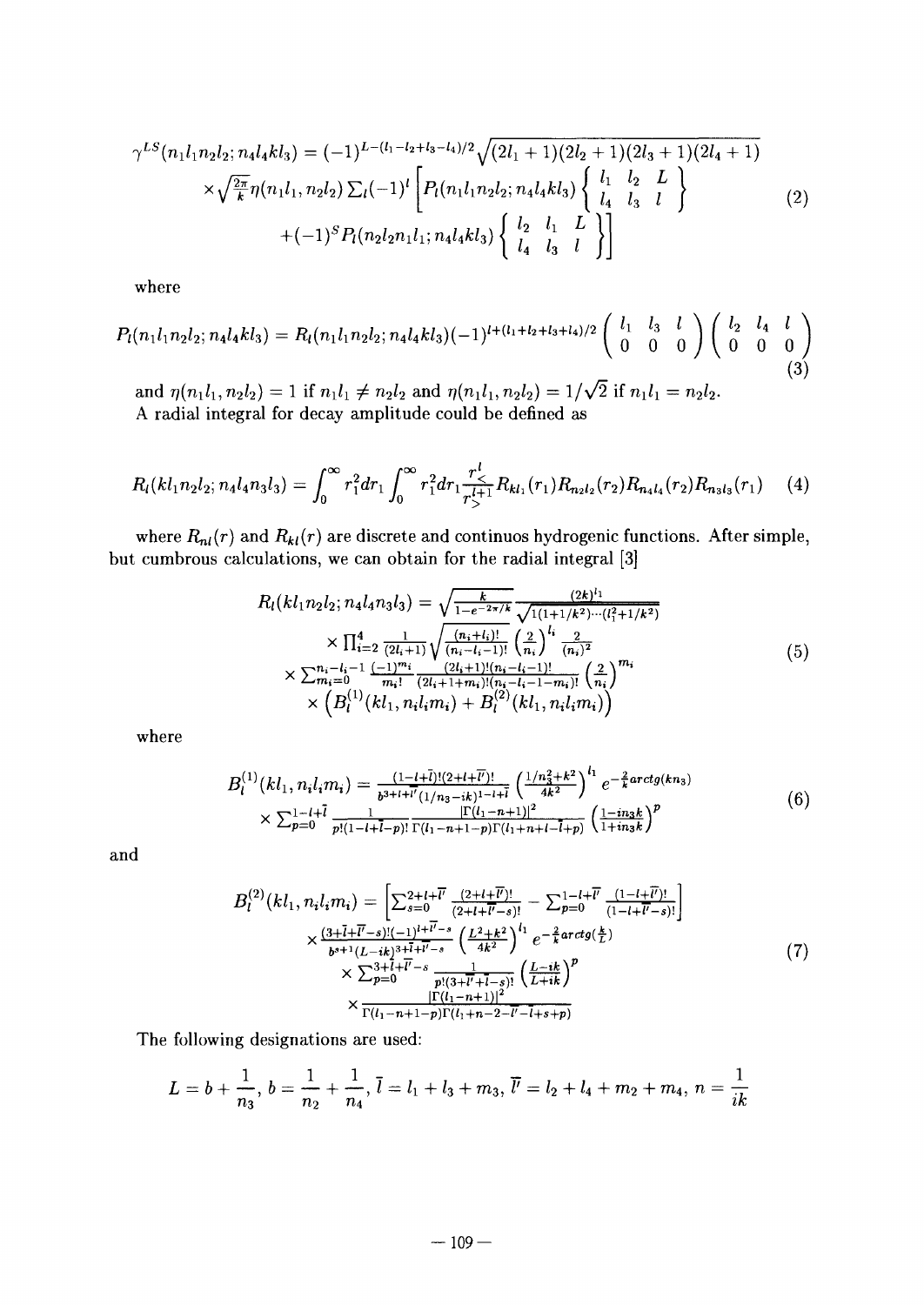Let us demonstrate some examples.

$$
R_{0}(ks1s; 2s2s) = \frac{16}{3} \sqrt{\frac{k}{1 - e^{-2\pi/k}}} \frac{3 + 2k^{2}}{(4 + k^{2})^{4}} e^{-\frac{2}{k} arctg\frac{k}{2}}
$$
  
\n
$$
R_{1}(ks1s; 2p2p) = \frac{16}{243} \sqrt{\frac{k}{1 - e^{-2\pi/k}}} \left\{ \frac{32}{(1 + 4k^{2})} e^{-\frac{2}{k} arctg2k} - \frac{1013 + 432k^{2} + 102k^{4} + 8k^{6}}{(4 + k^{2})^{4}} e^{-\frac{2}{k} arctg\frac{k}{2}} \right\}
$$
  
\n
$$
R_{0}(kp1s; 2s2p) = -\frac{80}{3\sqrt{3}} \sqrt{\frac{k(1 + k^{2})}{1 - e^{-2\pi/k}}} \frac{1}{(4 + k^{2})^{4}} e^{-\frac{2}{k} arctg\frac{k}{2}}
$$
  
\n
$$
R_{1}(kp1s; 2p2s) = -\frac{1024}{81\sqrt{3}} \sqrt{\frac{k(1 + k^{2})}{1 - e^{-2\pi/k}}} \left\{ \frac{1}{(1 + 4k^{2})} e^{-\frac{2}{k} arctg2k} - \frac{811 + 864k^{2} + 204k^{4} + 16k^{6}}{(4 + k^{2})^{4}} e^{-\frac{2}{k} arctg\frac{k}{2}} \right\}
$$
  
\n(9)

$$
R_1(kd1s; 2p2p) = -\frac{2048}{243} \sqrt{\frac{k(1+k^2)(4+k^2)}{1-e^{-2\pi/k}}} \left\{ \frac{1}{(1+4k^2)^2} e^{-\frac{2}{k} arctg2k} -\frac{407+100k^2+8k^4}{128(4+k^2)^4} e^{-\frac{2}{k} arctg\frac{k}{2}} \right\}
$$
(10)

# 3 Decay Amplitude for many-electron system

The matrix elements for autoionizing rate could be derived from the decay amplitude as

$$
\Gamma^{LS}(n_1l_1n_2l_2; n'_1l'_1n'_2l'_2 || n_4l_4kl_3) = \gamma^{LS}(n_1l_1n_2l_2; n_4l_4kl_3)\gamma^{LS}(n'_1l'_1n'_2l'_2; n_4l_4kl_3)
$$
(11)

Sum over  $n_4l_4kl_3[LS]$  gives us an autoionizing widths of LS term. We will not suppose to consider the mixing of configurations and  $n_1l_1n_2l_2 = n'_1l'_1n'_2l'_2$  in this approximation. For this purpose the autoionizing rate could be calculated as

$$
\Gamma^{LS}(n_1l_1n_2l_2||n_4l_4kl_3) = \left[\gamma^{LS}(n_1l_1n_2l_2; n_4l_4kl_3)\right]^2 \tag{12}
$$

For many applications, it is not important so detailed data with fixed LS. It is more convenient to use data averaging over LS. For this purpose, we have to consider the following expression:

$$
A(n_1l_1n_2l_2||n_4l_4kl_3) = \frac{\sum_{LS}(2L+1)(2S+1)\Gamma^{LS}(n_1l_1n_2l_2||n_4l_4kl_3)}{\sum_{LS}(2L+1)(2S+1)}
$$
(13)

The result of this averaging is [4, 5]

$$
A(n_1l_1n_2l_2;n_3l_3kl_4)
$$
  
=  $\frac{2\pi}{k}(2l_3+1)(2l_4+1)\sum_l\left[\frac{1}{(2l+1)}P_l^2(n_1l_1n_2l_2;n_3l_3kl_4)+\frac{1}{(2l+1)}P_l^2(n_1l_1n_2l_2;kl_4n_3l_3)-\sum_{l'}\begin{Bmatrix}l_1 & l_4 & l' \\ l_2 & l_3 & l\end{Bmatrix}P_l(n_1l_1n_2l_2;n_3l_3kl_4)P_{l'}(n_1l_1n_2l_2;kl_4n_3l_3)\right]$ (14)

In the case of equivalent electrons, we obtain the following formula